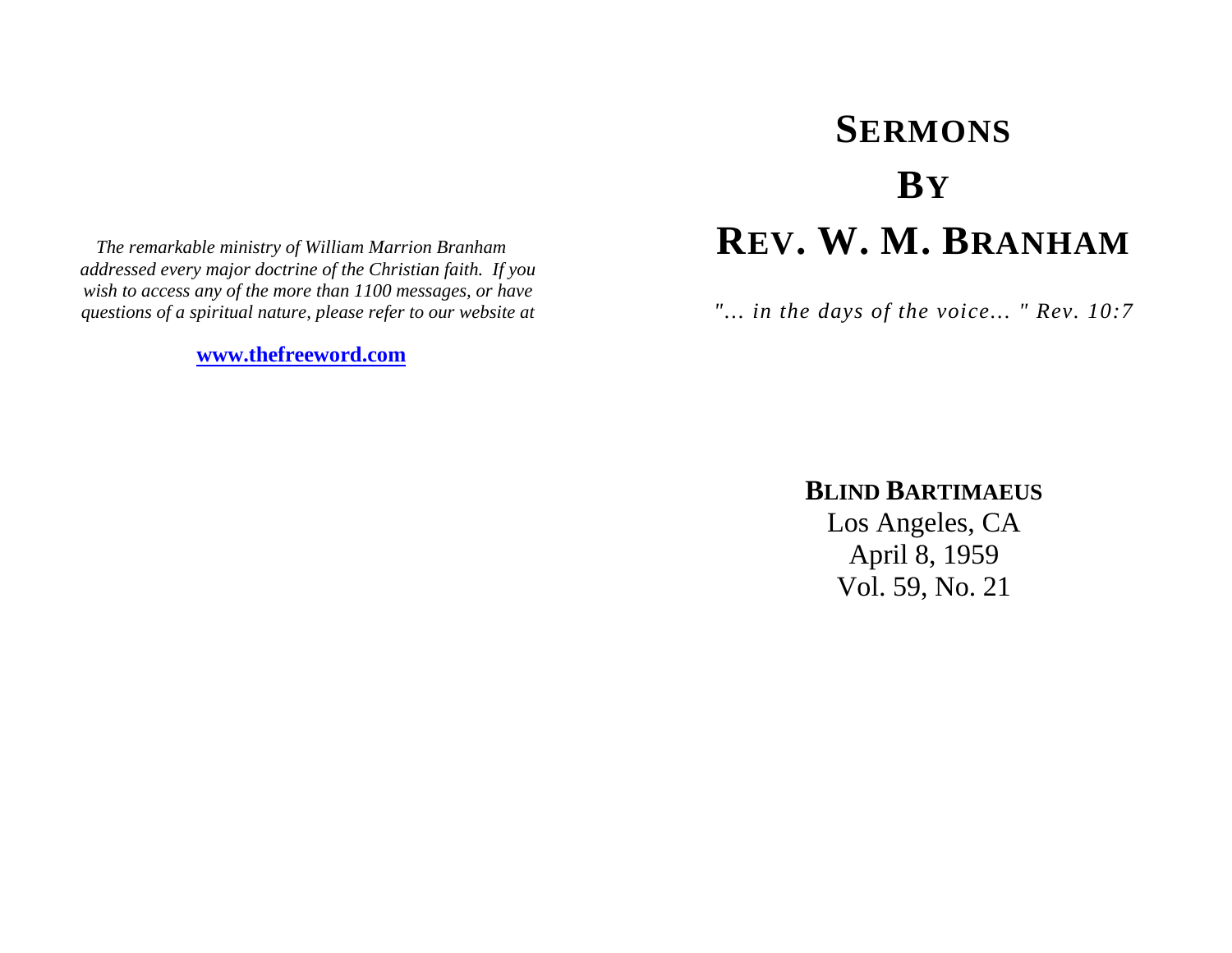# **Introduction**

The compiler of the work, A. David Mamalis, recognized that all sermons are public domain, belonging to the people. There is NO claim of copyright on the sermon text. The copyright applies to the verso side of the title page; and only in the design of the classification system of all interrelations of the text to the volume, volume number, paging, paragraphing, or any identification of the text by utilizing the copyrighted classification system.

The purpose of such copyright is to preserve the work for the design of indexes, and other support reference materials, for the study of the last days' message. Permission is given for anyone to print and distribute this booklet, provided it is done free of charge. Any changes made to the electronic file that this booklet is distributed in constitute a violation of international copyright law.

Instructions for printing this booklet in its proper format can be found in the Printing FAQ on our website at www.thefreeword.com.

We pray that the Holy Spirit will make the messages alive to those who are called to be conformed to the image of our Lord and Savior, Jesus Christ.

> **www.thefreeword.com** *Licensed Internet Publisher*

*The remarkable ministry of William Marrion Branham addressed every major doctrine of the Christian faith. If you wish to access any of the more than 1100 messages, or have questions of a spiritual nature, please refer to our website at:* 

# **[www.thefreeword.com](http://www.thefreeword.com/)**

154 O Lord, in the name of Jesus Christ, I cast away the demon power of fear from this audience and from the radio audience. And may those out in radio-land, rise up from their beds, rise out of their wheelchairs, get up out of the hospital room, walk around, go rejoicing, holding on, because Jesus Christ, the Son of the living God has raised from the dead and is present. Come up out of the wheelchair.

 There comes a lady out of this wheelchair now, that was sitting here in a wheelchair; she's accepted her healing. They're trying to get another lady coming from the cot.

 Let's stand on our feet and give God praise. Rise up every one of you in the name of the Lord Jesus Christ. Stand to your feet now. You've had hands laid on you. Every one of you can be made well. Sing and give Him praise.

Copyright by A. David Mamalis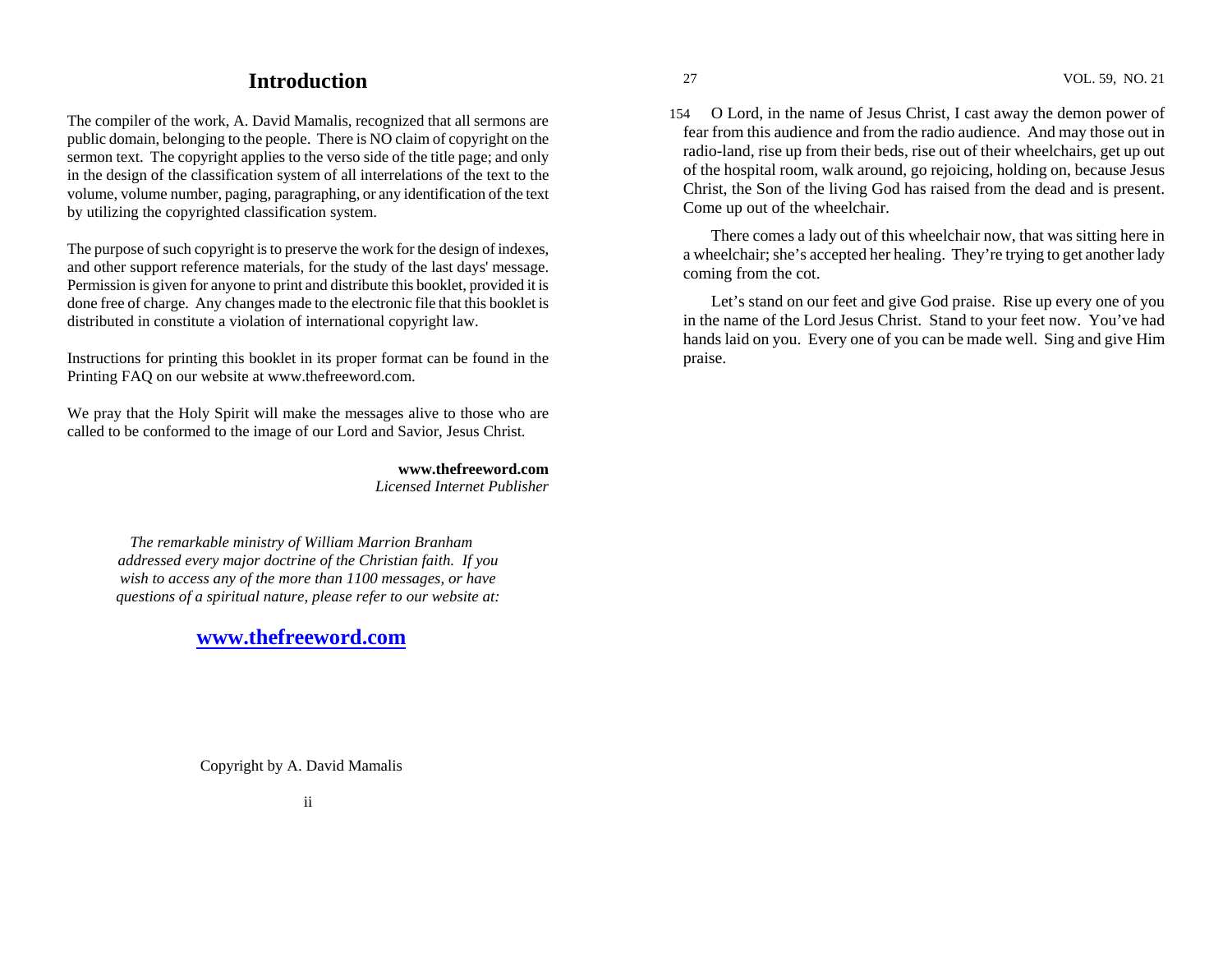#### BLIND BARTIMAEUS 26

 All right, you've got sugar diabetes. Do you believe Jesus Christ will heal you? Then go home rejoicing, saying, "Thank You, Lord Jesus."

 Believe God will heal you of this tumor, and you won't have to have an operation? Go, and the Lord Jesus bless you.

- 149 I know this woman coming here. I know who she is. Won't have to have discernment. This woman I know well. It's Mrs. Peterson. Now, she's a friend of mine, was just at the house the other day. I want to pray for her. Blessed Lord, I come in the name of Jesus to pray for this dear mother of Israel, as it would be said. I ask that You heal her. Let the blessings of God rest upon her, and condemn this trouble in her body through Jesus Christ's name. Amen. God bless you, Sister Peterson. She's a friend of mine from Minneapolis.
- 150 All right, sister down here, you going to believe now, you was in the line? That's your husband sitting there. Tell him, put your hands over on you like that now, and you can just get right up and go home tonight and be well. Now, just believe. Keep your hand on her just a minute.
- 151 Right up here in the balcony, about three rows up and two in, a lady sitting there suffering with varicose veins. Do you believe, lady, that the Lord Jesus will make you well? Yes, you looking around. You believe it with all your heart? If you can, accept it right now, and you can go home and be well in the name of Jesus Christ.

 How many more of you in here would want to receive God's blessings just now, and believes that God will make you well? All right, brother.

152 Someone else slip down here, put your hands on this person here. I can show you the kingdom of God coming near to you. Do you believe that's the same Lamb of God? On this other lady here, too.

#### ISA53:5 1PET2:24

153 The Lamb of God that takes away the sin of the world and the sickness of the world, He's present now to heal. Do you believe that? How much more . . . what else could He do? If He was standing here with this suit on, He could do no more than what He's doing right now. He *was* wounded for our transgressions; with His stripes we *were* healed-past tense. Your healing's already completed. Do you believe it? In His presence, He who is here now, He's blessing your soul. Take a hold of Him! Lay hold!

 Do not think I'm a fanatic. I'm not a fanatic. I know where I am. And I know what I'm talking about. The Holy Spirit's here and will make every one of you well, if you'll believe it!

# Blind Bartimaeus

1 Remain standing just a moment while we offer a word of prayer. Let's bow our heads.

2 Dear God, it's with grateful hearts that we bow our heads in Thy presence tonight to give thanks to Thee for what Thou has done for us in the times gone by. And we would ask, Lord, that You would pardon us of all of our trespasses, and forgive all of our iniquity, and we would ask that You would bless us in exceedingly abundantly way tonight, insomuch that You would save every lost person that's in Divine Presence, or that's listening in on the air. And we would pray also, Lord, that You would heal every one tonight of their afflictions. So happy to see You each night doing these great wonders here before for us. And we're indeed grateful to You, Lord. And we pray that You'll bless this place called the Angelus Temple, its pastors, its workers, and the school, and all that it stands for, and those who are working hard together for the kingdom of God's sake, all the churches throughout the country.

3 Give us of Thy presence tonight, Father, that we might lead those who are strayed out of the way back to the old path again. For we ask it in Jesus' name. Amen.

May be seated.

4 It certainly is one grand privilege to be back again this evening to speak again about the One that I love so well. And I'm sure that's the feeling of each individual here, thinking, "the One that we love so well, the Lord Jesus."

5 Tomorrow night now, little Ricky is to be here in testimony. Many of you that's heard his . . . of the great miracle that God performed for him. His father and mother is to bring him tomorrow night.

# LUKE18:37,38

6 And now tonight, for a Scripture reading, I wish to read over in the book of Saint Luke, nineteenth chapter and the thirty-seventh and thirtyeighth verse;

 *And they told him,* that *Jesus of Nazareth* passed *by.*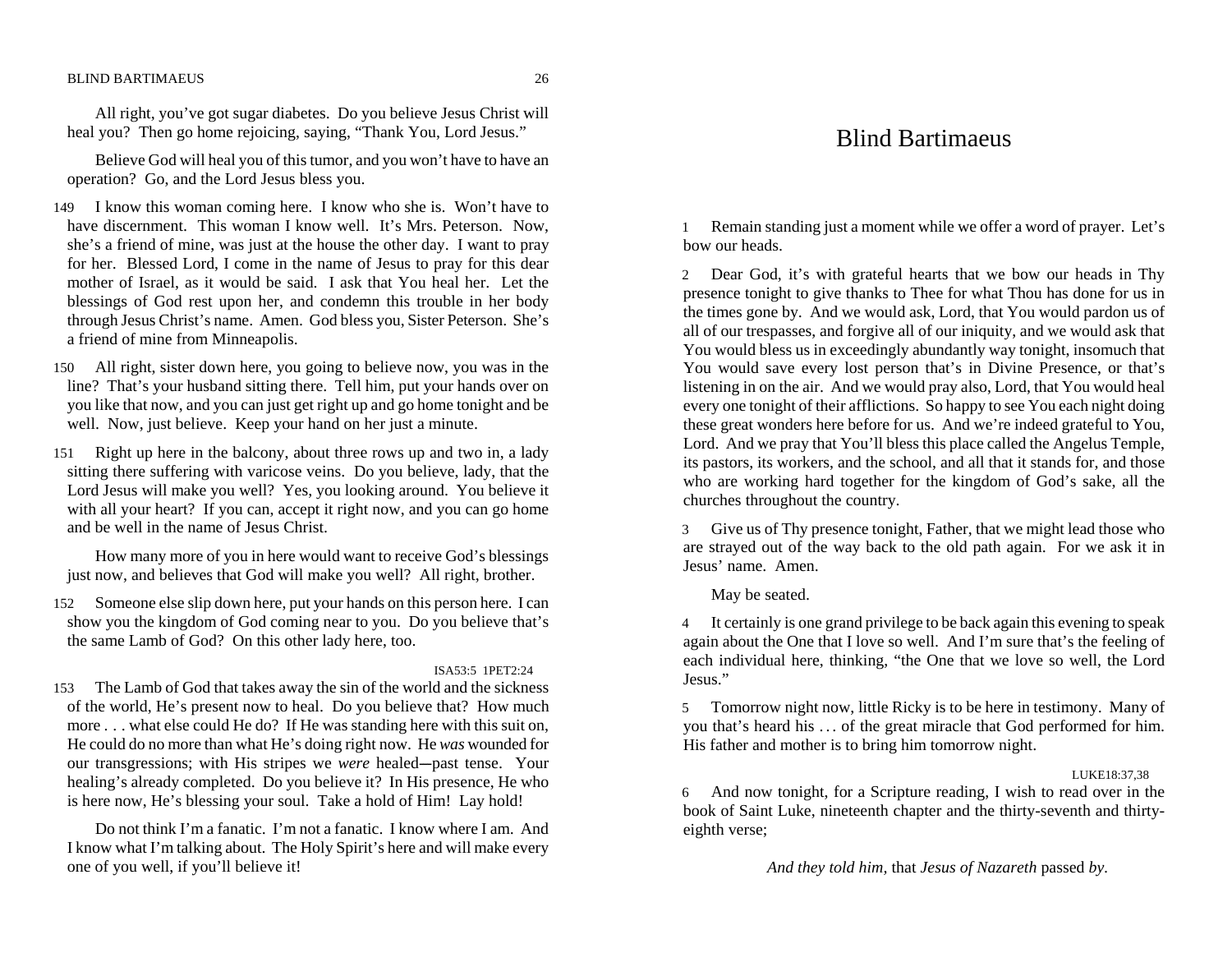*And he cried, saying, Jesus, thou Son of David, have mercy on me.* 

7 Our scene opens tonight at the city of Jericho. It's located just at the foot of the mountains, from Jerusalem being on the mountains and Jericho is down in the valley. It sets kind of in the plains of the Jordan. And I think it's supposed to be one of the lowest cities that there is in all Palestine.

And it must've been on a cold morning, something, say, about October.

8 There was many beggars in the land in that day. And there was . . . the doctors were not able to help them. Many of them were sick and afflicted in such ways that the doctors could not help them. And again, if they were beggars, they perhaps didn't have money enough to have the operations performed that could've been done.

- 9 And we're opening the scene now of this cold morning. We look and can see such a beggar (as we have read about just now) fumbling his way around some rocks that laid out a-piece from the city wall, where it had fallen down in the days of Joshua by the trumpet sounding and the promise that God was going to break the walls down.
- 10 And the one beggar that we're speaking about now, he was a blind man. His name was Bartimaeus. And he'd come late that morning to take his place which was at the gate, just something like it is today, that each man has his own place to beg or sell. And Bartimaeus had come late. Almost all the people had done gone into the city---the merchants and so forth. And it was going to be hard for him to get a coin for the day because, usually, the men, not being too rich a city, they just had perhaps one coin each day that they could throw to a beggar. And the first they seen perhaps was the first one who got the coin.

11 And Bartimaeus had been late getting to his place to beg. And all night long, he'd dreamed that he could see. Something had been very strange about this. He dreamed all night, tossed and rolled, that he could once more see again, for we are told that he'd been blind since he was just a young man.

12 And as the poet puts it, with his ragged coat on, or his little robe, and his sleeves all torn. . . . And it must have been a pathetic sight to see this man after being too late to sit at the gate to beg for something to eat for that day. Then trying to find himself a rock somewhere to sit down on.

 Do you believe God? Coughing, asthmatic. Go home. . . . Lady's trouble, all leaves you now. Go home and be well.

- 144 Now, if you just keep believing like that, it don't even take a discernment. Your trouble's in your back. Go home, say, "Thank You, Lord Jesus." You'll get well and be well.
- 145 You must have prayer, because it's cancer. O Lord, I cast away this evil devil called cancer from this dying woman. I place between her and death the blood of Jesus Christ. May it leave her. Go home rejoicing, saying, "Thank You, Lord Jesus."

 You had it also, sir. Believe now. When it left her, it left you too. Go, believing with all your heart. Believe now.

 Heart trouble. Just keep on moving along, saying, "Thank You, Lord Jesus," and believing.

 Trouble's in your back. Believe with all your heart and go home and be well, in the name of the Lord Jesus.

 You believe Jesus Christ will heal you and make you well if I lay hands. . . ?

Thanks be to God. If that doesn't mean something, look at out there.

 Lord, bless our sister, and send her home to be well in Jesus' name. Have faith now.

146 You're afraid you're going to be crippled all your life with that arthritis. If you'll believe with all your heart. . . . Do you? Just go off the platform like a young lady, believing God will make you well, and He will do it, if you'll just believe.

 Your heart bothers you. You believe that Jesus Christ will make you well? Come here, let me lay hands on you. Lord God, in Jesus' name I pray that You'll heal the man. Amen.

All right, come.

147 Right down here. The lady sitting right across this here, looking at me, has got internal troubles, got a scarf around your neck. You believe Jesus Christ will make you well, lady? sitting back here, the last row over there. If you'll believe it with all your heart, accept it in the name of the Lord Jesus and be made well. God bless you, sister. That's right. That's right.

148 What did she touch? What happened to her? She touched the High Priest, the One that can be touched by the feeling of our infirmities.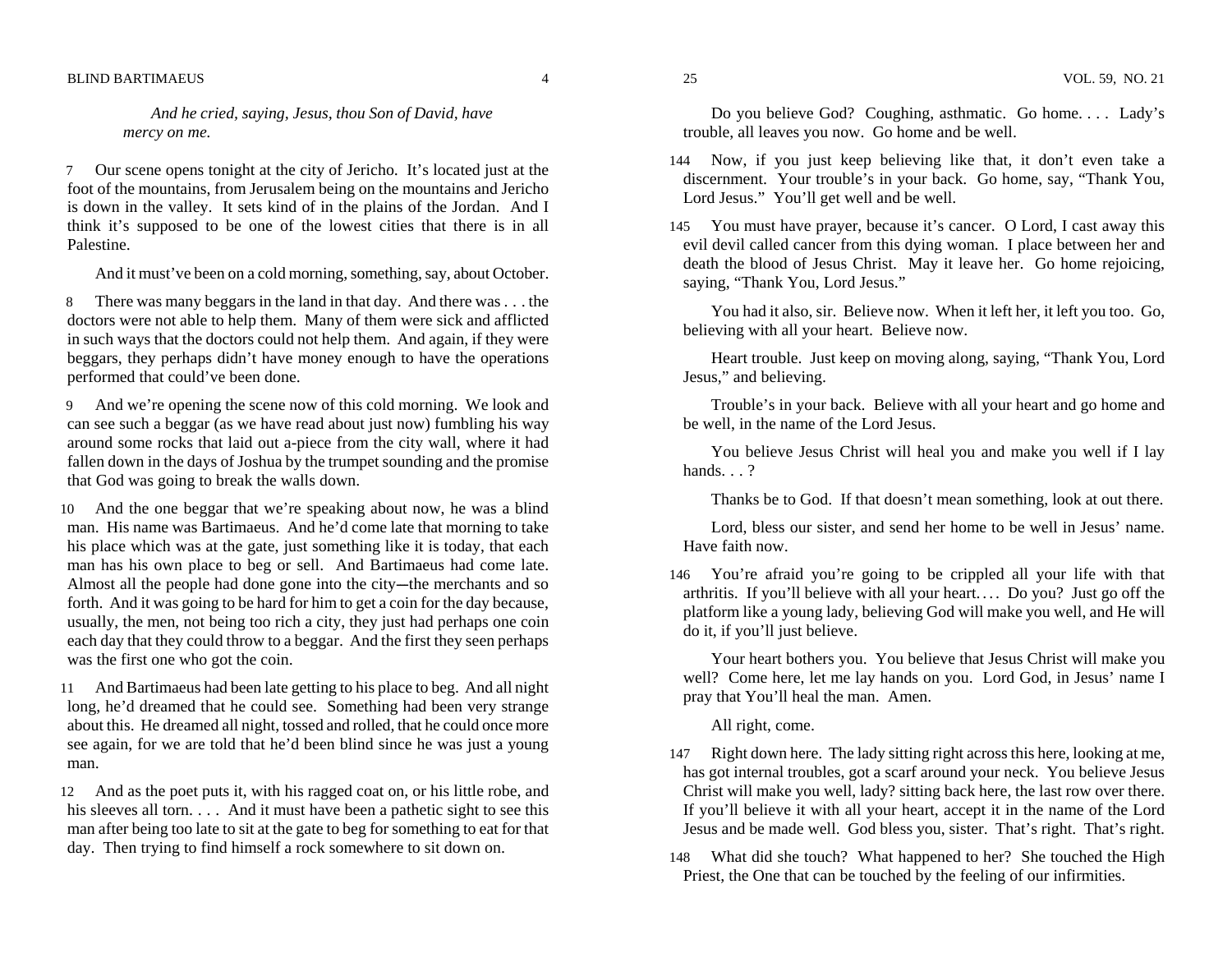#### BLIND BARTIMAEUS 24 5 VOL. 59, NO. 21

Blessed be the name of the Lord. Have faith.

- 138 Right in line with the woman, sitting here, in this second row back here, lady---that person, second person sitting there, suffering with a head trouble-do you believe Jesus Christ will make you well back there? back here in the second row? If you'll believe it with all your heart, you can have it.
- 139 You have cancer. That's shadowed to death. You only have one hope, that's in Jesus Christ. Do you believe that if Jesus Christ, so concerned, would know what you're here for, and would reveal to me what your trouble is, do you believe that He will make you well now? If I tell you where the cancer's located, would. . . ? It's in the bladder. That's right. Is that right? Now, you believe Him? All right, you can go home and Jesus Christ makes you well. God bless you. Amen.

MARK9:23

140 Have faith in God. Don't doubt. Believe with all your heart. "If thou canst believe. "

 This the lady, the next one? All right. We're strangers to each other also. I don't know you; I have never seen you.

- 141 Sitting right back there with high blood pressure, you believe Jesus Christ will make you well? If you believe it with all your heart, have faith in God, you can have it.
- 142 Yours is complications, just many things wrong with you. That's right. It's caused by an accident. I see you standing there. . . . Oh, trucks. . . . A truck hit you; that's what did it. That's right, isn't it? Raise up your hand if that's true. Now, if God could bring me to that scene, when I seen that thing happen, you believe He's going to make you well? All right, you have your healing. Then go on your road and rejoice. Say, "Thank You, Lord Jesus." God bless you.
- 143 Now, this. . . . Put your hand on mine, lady. If God will reveal to me while I'm looking across the building this way, if God will show me by a vision what's wrong with you and me looking this a-way, will you believe with all your heart that it's Jesus Christ the Son of God? You will? Then you're asthmatic condition, coughing, it's over now. Can go home and be well. God bless you. Have faith.

 Put your hand. . . . Come here. Do you believe that God can tell me, looking up toward the heavens like this, what's your trouble? Diabetes. Believe, go home and get well. Have faith.

13 You know, I think blindness is one of the cruelest things that we can think of-a person who cannot see the daylight. And if we can think of the natural blindness, how great that is, how much greater is the spiritual blindness to those who have good eyes and cannot see the promises of God.

14 And as he was fumbling his way, finally, over in the sunlight-the sun perhaps had not rose high enough yet to give the sun out far from the wall--he finds him a rock and sits down.

15 I read a little story some time ago about blind Bartimaeus. It said that. . . . I don't know, it perhaps was fiction. But it said that he begged at the gate of Jericho, and he was a married man, and he had a little girl of about twelve years old. And he had never been able to see this little girl. And when he.... If you sit by the gate and had nothing for an enchantment to attract the attention of the people who passed by, it was much harder to get a coin.

16 As we see today, they'll play a instrument or do something. Recently in India, oh, they have a cobra snake that they want to blow a little whistle to charm him, or a little monkey to beat them with a stick like they're getting a whipping or something—something to attract the attention.

17 Blind Bartimaeus, they said, had two little turtledoves that turned little tumbles over each other. And that would attract the attention of the passerby.

18 And also in this day we find that a blind person is led by a dog that's trained to take them across the street. I just forget what they call that. (What?) Seeing-eye. In those days, instead of having a trained dog, they had a trained sheep that led them.

19 And said that one night Bartimaeus' wife took real sick. And he went along the side of the house and knelt down, after the doctor had left and said that he didn't know what to do for her, and he prayed to God. And he said, "Lord, if You'll just let my dear precious wife get well, I promise You that I will take these two turtledoves and offer them to You for a sacrifice." And his wife got well.

20 Some time later, that his little daughter got sick, very seriously ill with a fever. And he went out the side of his house again and prayed, and said, "Lord, I don't have nothing left but my lamb. And if You'll just let my baby live, I promise You that I will take my lamb and give it as a sacrifice upon the altar." And as the little story goes, that his daughter got well.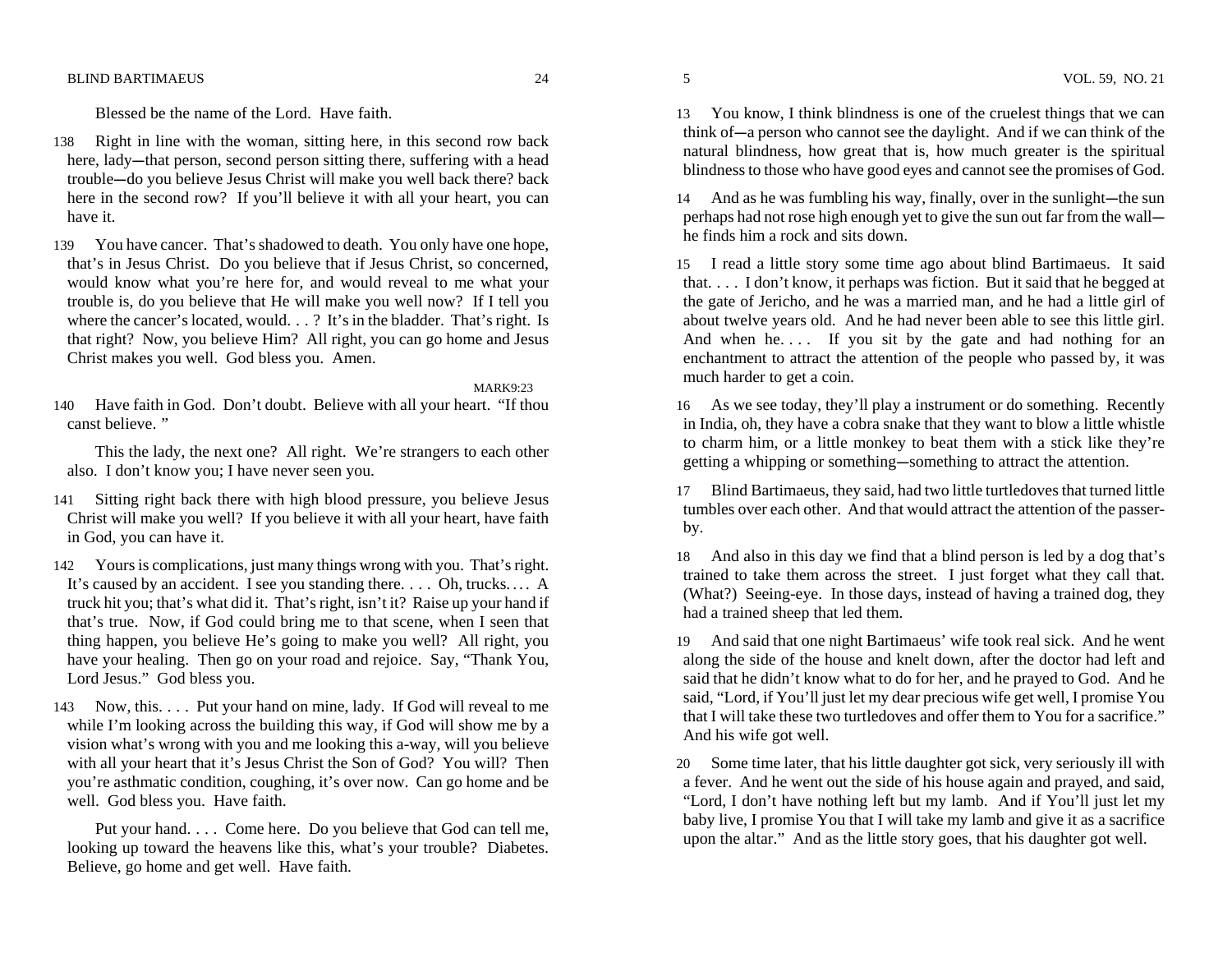On his road up to the church to offer the sacrifice, he met the priest. And he said, "Where goest thou, blind Bartimaeus?"

 He said, "Priest, I go to the temple of the Lord to give my lamb for a sacrifice."

- 21 And the priest said, "Bartimaeus, thou cannot give this lamb. This lamb is your eyes. I'll give you the money to buy you a lamb. You go to the stalls and buy a lamb and offer it, because this lamb is your eyes."
- 22 Blind Bartimaeus said, "I am grateful to thee for this kindness that you're willing to show to me. But, you see, I never offered God *a* lamb, I offered Him *this* lamb."

"Well," he said, "you can't do that, because this lamb is your eyes."

 He said, "O servant of the Lord, if I will only keep my promise to God, God will provide a lamb for my eyes."

And how true that is—if we will just keep our promise to God, our vows, and go to our leadings.

- 23 And as we see him now sitting there in the warm sunshine, what's he going to do? Winter's coming on, and perhaps with no wood in, and the things that he would need.
- 24 And he began to dream in his mind of that night of the dream that he had, that he could see again. And it brought back memories of his childhood.
- 25 You know, I just think it's good for all of us sometime, in this day that we live in in this hustle and bustle of life, if we will just get off to ourself sometime and sit down and go to thinking about God and His goodness. It's usually when we're thinking of Him that He appears. It was while those on the road from Jerusalem to Emmaus, as they were thinking and talking about Him, that He appeared among them.
- 26 And he begin to think of something like this: how that when he was a little boy out there on the hills of Judea, the little yellow flowers, and how he used to get out as a little child and would pick those little flowers, and how pretty they was, especially when they were just coming up in the spring; and how he would see the blue skies and would wonder how far it was up to the skies. But since that day, his sight's been shut off from such.
- 27 Then he remembers another great thing of his childhood, of how that his beautiful little Jewish mother used to get him up in her arms after his midday lunch, and would sit out on the front porch and rock him and . . . to

Oh, we go into an eternity. No one can explain what eternity means. It's forever, more than forever; "forever" is a space of time. It's infinite.

- 134 If God will reveal to me, lady, you who are standing here, what's your trouble. I didn't mean to be rude, but there kept being this woman--another woman-standing, kind of a red hair. And you're a gray haired. See, I knowed there was a difference in you. And it was something else on her heart that wasn't completely satisfied. Then there's a man kept appearing. And I seen there was something connected by it, that....
- 135 But if the Lord will reveal to me what's your trouble, or something about ... you will believe me as His prophet ... or His servant? You're suffering with a heart trouble. That's a leakage of the heart, the doctor says. That's right. If that's right, raise up your hand. You believe now? Now, just a moment. There's something else on the woman's heart. She's concerned about someone else, because there was a girl appeared by her. That's right, isn't it? Now, just watch just a moment, and see what the Holy Spirit will say. Yes, it's a girl; it's your little granddaughter. And she's in some sort of a school. She has spells. That's right. That's true.
- 136 Here's another thing that you're needing. You've always wanted a close walk with God. You're not walking just right with Him now. And your husband also is needing a closer walk with God, right back there. That's right. All right, you just believe with all your heart, and you all walk close to God, and God will deliver your little granddaughter and make her well. Now, you believe and go home. And God be with you and bless you. Amen. God bless you.

 Let us thank the Lord. Just say, "Thank You, Lord Jesus," for His goodness and mercy. Be real reverent now. Be real reverent.

137 This person who's approaching. . . . Here's a perfect picture of John, fourth chapter, a white man and a colored woman. That was a Jew and a Samaritan. Now, lady, I suppose we're strangers to one another. The Lord has just brought us together this first time. If God will reveal to me, like He did the woman at the well, the something in your heart, the secret that you're here for, will you believe it and know. . . ? You know whether it's the truth or not. And if He knows what has been, He surely will know what will be. That is just as true as it can be. You have many things wrong with you. You have fallen, just had a fall, and you hurt your stomach, your knees too. And here's another thing. You are a lady preacher. That's "Thus saith the Lord." You're healed. Go home. Jesus Christ makes you well.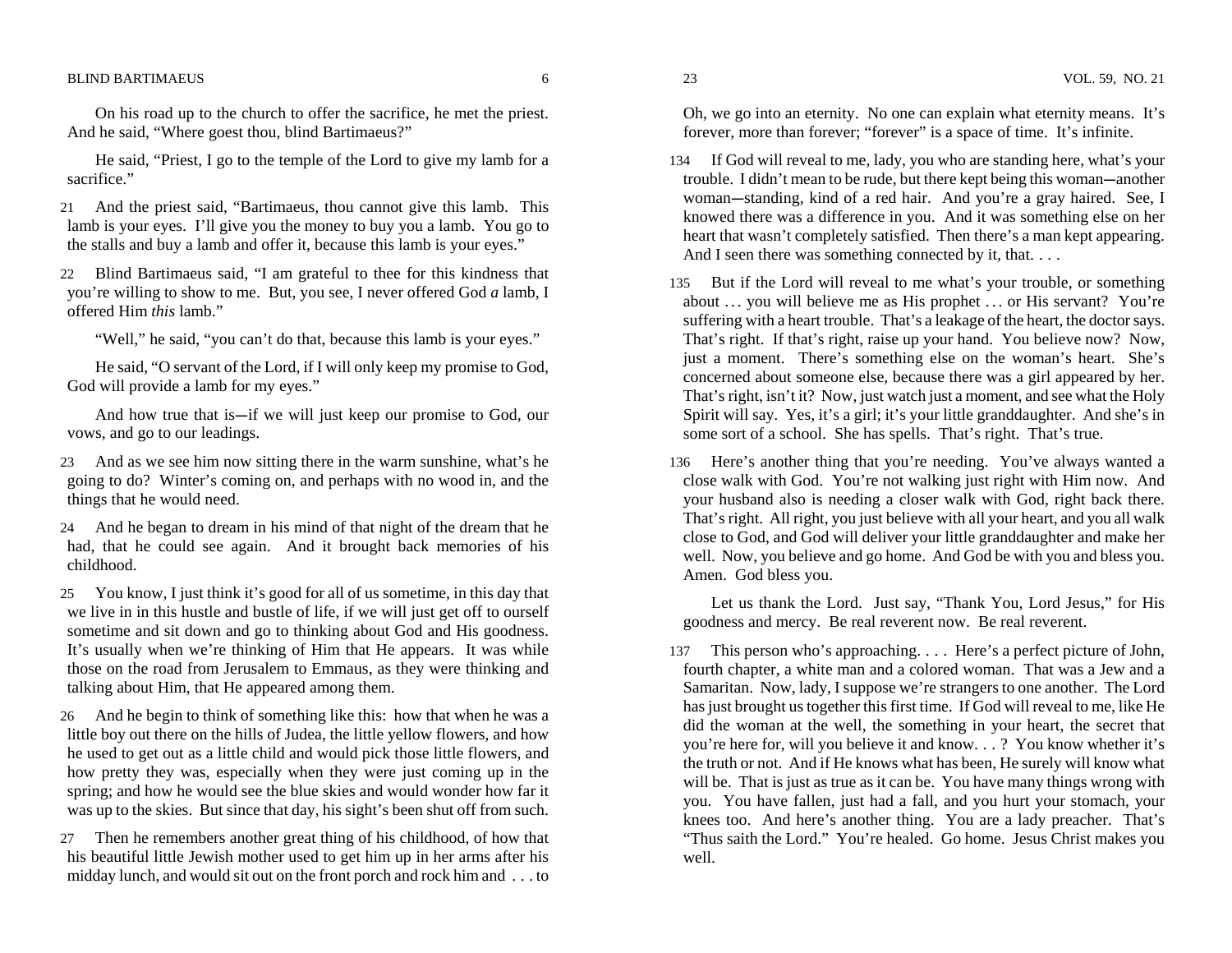ahold of that Holy Spirit that's in the building right now, and hold on to it. And you out there in radio-land, do the same thing.

- 129 I don't know what I told you. But whatever it was was the truth. I remember you raising your hand. See, it's another world. It's a Spirit world you go into to see something that has happened. Yes, I see it coming back again, a rather strong looking man, giving a examination. Gall stones. That's right. And stones in the kidney, suggest an operation. You're from out of town. You're from the east. Phoenix. Phoenix, Arizona. Yes, sir. And if God will tell me what your name is, will it help you? Mrs. Rose Wagner, you can go home now and be made well. God bless you. All right. God bless you. God bless you.
- 130 You believe now with all your heart? That should settle it. It's the great Holy Spirit that's in the building, Jesus Christ's promise being made fulfilled. It should make each one of you hold on to God and say, "Yes, Lord, I know You're here. I'm going to hold on now. I'm not going to let You go. I'm going to be like the Shunammite woman to Elijah. I'm going to hold on until I get the desire of my heart."
- 131 Here's a little lady that they brought up here too. We're strangers to one another, I suppose. God knows us both. If God will reveal while the Holy Spirit is present the things ... something that you know I know nothing about, if I never seen you and never knowed you, well then, there's got to be something supernatural.
- 132 That woman keeps appearing that was just here on the platform just a few minutes ago. Where did she go, that was healed? A woman. . . . Oh, is that her standing way back in the audience? Look this way; I keep seeing you stand here. Yes, it's something on your heart you're praying for. It's your brother. He's got heart trouble, over there from you. But he's not from Arizona. Being as you spoke it out here at the platform, "Arizona." He's not from Arizona; he's from Indiana--Indianapolis, Indiana. Go home, sir, Jesus Christ makes you well.

#### $HER13:8$

133 Do you see the Holy Spirit? The man not. . . . Jesus Christ the same yesterday, today, and forever. Hold to God's unchanging hand and His promises, and you can have what you ask for. It's God's mercy and goodness. How great Thou art, Lord. How great Thou art. After nineteen hundred years, He's still alive! And when there's no more moon, or stars, or worlds, He'll still be alive, and His subjects shall be with Him, still alive. get him to take his nap, and tell him Bible stories of the great Jehovah God, that how that God had led their people out of the bondage of Egypt, and had brought them into this great land that they lived. And he just loved to hear those stories.

28 One that he liked so well, was to think that when just down at the bottom of the hill at the ford, there was where that the Jehovah God rolled back the Jordan and held it at a standstill, until the mighty Joshua and the marching army of Israel crossed over. He loved those stories of the power of God.

29 Then there was another one that he liked real well. In the Bible, it was told about a woman, and she was a Shunammite woman. And she had a little boy such as he was. How his mama would tell him these stories, and his little eyes would snap as they looked her in her pretty face. . . .

# 2KNG4:16,17

30 And then on this story of the Shunammite woman, how that the prophet Elijah was such a wonderful kind man. And this Shunammite woman respected him to be a great servant of the Lord. And she was old, and did not have any children, and how the prophet had blessed her, and told her that she was going to embrace a son. And in the appointed time, the little boy came.

#### 2KNG4:19,20

31 Oh, he loved that story, because it was about a little boy. And how this little boy loved his daddy. One day out in the field while they were gathering grain, the little fellow must've got a sunstroke. It was about midday, and he begin to cry, "My head, my head." And the father had the little boy ordered to be took to his mother. And she held him on her lap for a few hours, and all his breath went out of him, and he died.

#### 2KNG4:21

32 And how the woman must have been so inspired, that she took the little fellow up to the prophet's bed and laid him on the bed. What a wonderful place to lay him.

#### 2KNG4:22

33 And her great faith in God, she said, "Saddle a mule now, and go forward, and don't stop," she said to the servant, "till we come to the man of God." She thought if she could ever get in the presence of Elijah--he was the one who told her the baby was coming—then surely he could tell her why God took the baby. And I like the story myself.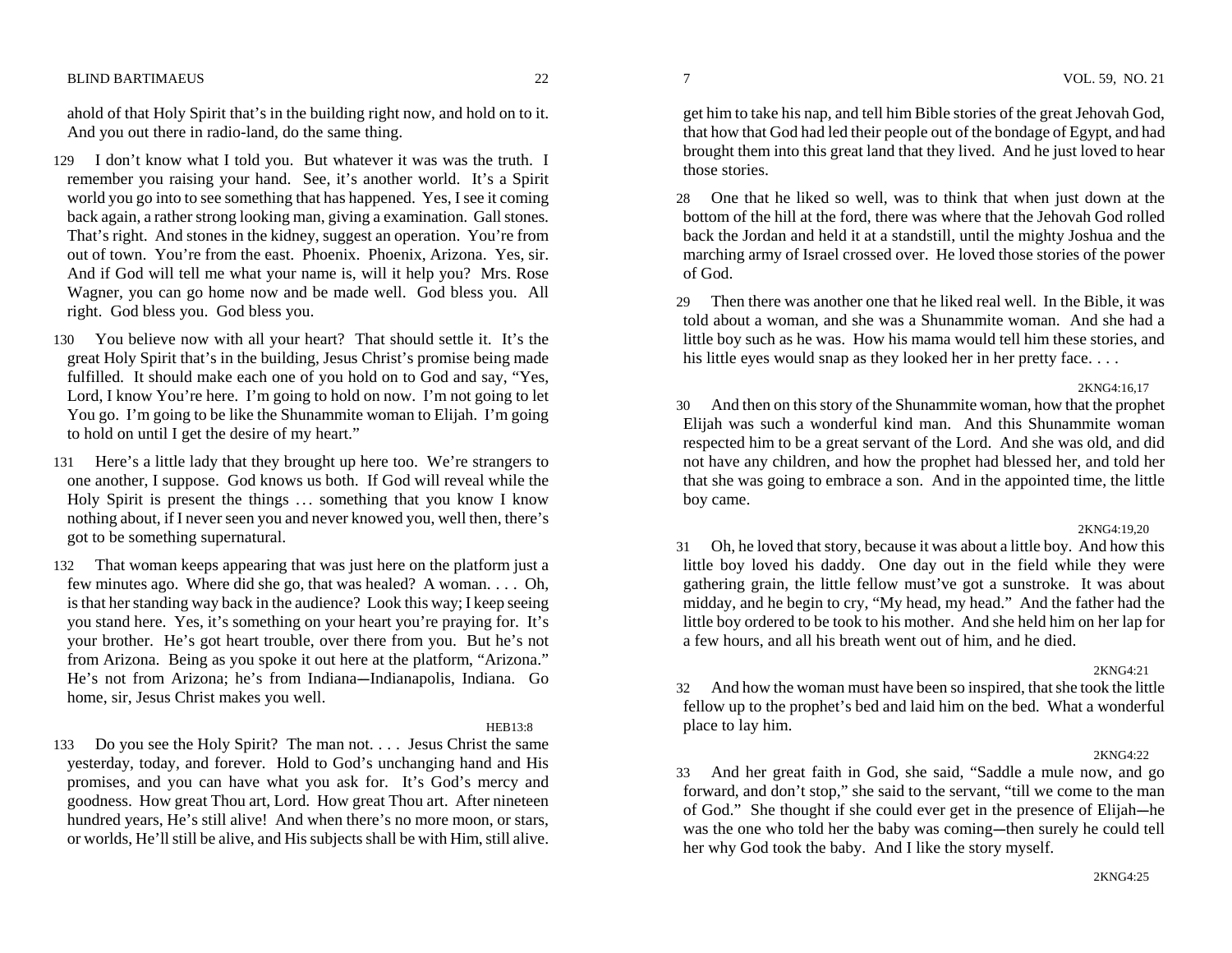34 And how that when Elijah saw her coming. . . . God does not reveal everything to His prophets. He just lets His prophets know what He wants them to know. He doesn't reveal everything to His prophet.

#### 2KNG4:26

35 And this great prophet Elijah, though as mighty as he was, and blessed of God, yet he said.... Her heart was full of sorrow, and God had kept it from him, and hadn't told him nothing about it. And when she got close enough, he said, "Is all well with thee? And is all well with thy husband? Is all well with thy son?"

# $2KNG4.26$

36 Now, listen at the woman. She said, "All is well." What faith! I would to God that we could have faith like that. There her baby was laying a corpse, and her husband wringing his hands and pulling his hair, screaming and crying outside the house, and the neighbors all crying. And here she was, a mother with a choice of her heart pulled out and took in death, but, "All is well."

# 2KNG4:27

37 She was up close to the man that represented God there. He was God's closest representative. "All is well." Then she run up and fell down at his feet, and begin to reveal to him what had happened.

#### 2KNG4:29

38 And Elijah told his servant, said, "Take my staff and go forward. And if anybody salutes you, don't salute back. Just go and lay the staff on the baby."

# ACTS19:12

39 I do think that's where Saint Paul got the idea of taking handkerchiefs off of his body, because Elijah knew that anything that he touched was blessed, because the Spirit of God was on him.

# 2KNG4:30

40 But the woman's faith wasn't in the staff; it was in the prophet. And I like her determination. She said, "As the Lord lives, and your soul never dies, I will not leave you."

41 If we tonight could hold onto God's representative like that! If you could tell the Holy Spirit tonight, "As sure as You are the immortal Spirit of God, You give me a promise in the Bible of my healing, and I'm going to hold on till I see something happen," there would be miracles taking place. The lame would be jumping and running, and the doctors of Los Angeles would be surprised tomorrow to see their patients healed and well.

121 You said that if Jesus was the same, He'd act the same and do the same like the Bible said He is the same.

#### JOHN4:19,25

122 Here's a man and a woman, just like Saint John 4, when Jesus our Lord met the woman at the well, and He'd never seen her before. She had a trouble. And He talked to her just a minute till He caught her spirit, and told her what her trouble was. And as soon as she was told her trouble, she said, "I perceive that You are a prophet. And we're looking for the Messiah to come to do this." All that knows that's the truth in this visible audience, say "Amen."

## MATT28:20 JOHN14:19

- 123 Jesus said, "A little while, and the world won't see me no more. Yet, ye shall see me, for I [a personal pronoun], I will be with you to the end of the world, even in you."
- 124 Then if I told you I had the spirit of John Dillinger, the outlaw, you'd expect me to have guns and be mean. If I said I had the spirit of an artist, you'd expect me to be able to paint the picture of the artist.

 The Spirit of Christ is in the church, it'll do the works of Christ. It's got to; it's the same Spirit.

- 125 Now, I'm a man, sinner saved by grace. But by a divine gift. . . . Now, if that woman's sick, I don't know she is. I don't know, have no idea what she's standing there for. I have nothing to know. I don't know who she is, where she come from, nothing, how.... She might be financially in trouble. She might be spiritually in trouble. She might be physically in trouble. I don't know. But if God would reveal to me about her, how many would believe then with all your heart? All right. Be reverent now.
- 126 You just stand there, lady. You be the judge. And may the Lord add His blessings. For this, right now, the word from God could prove whether I've told the truth or not. That's right. So He's able to do it. Whether He will or not, that I don't know.
- 127 But I see you've had an examination by a doctor. And it's stones, gall stones and kidney stones or something. That's right, in the stones. That's exactly right. And you should be operated on for it, he thinks. If that's true, raise up your hand. Now, do you believe?
- 128 Now, that they might cover over every guess, so that the critic might not be able to criticize. Now, you get ready, and if something else is told the woman, I don't say He will, but if it is, then you just rejoice, and take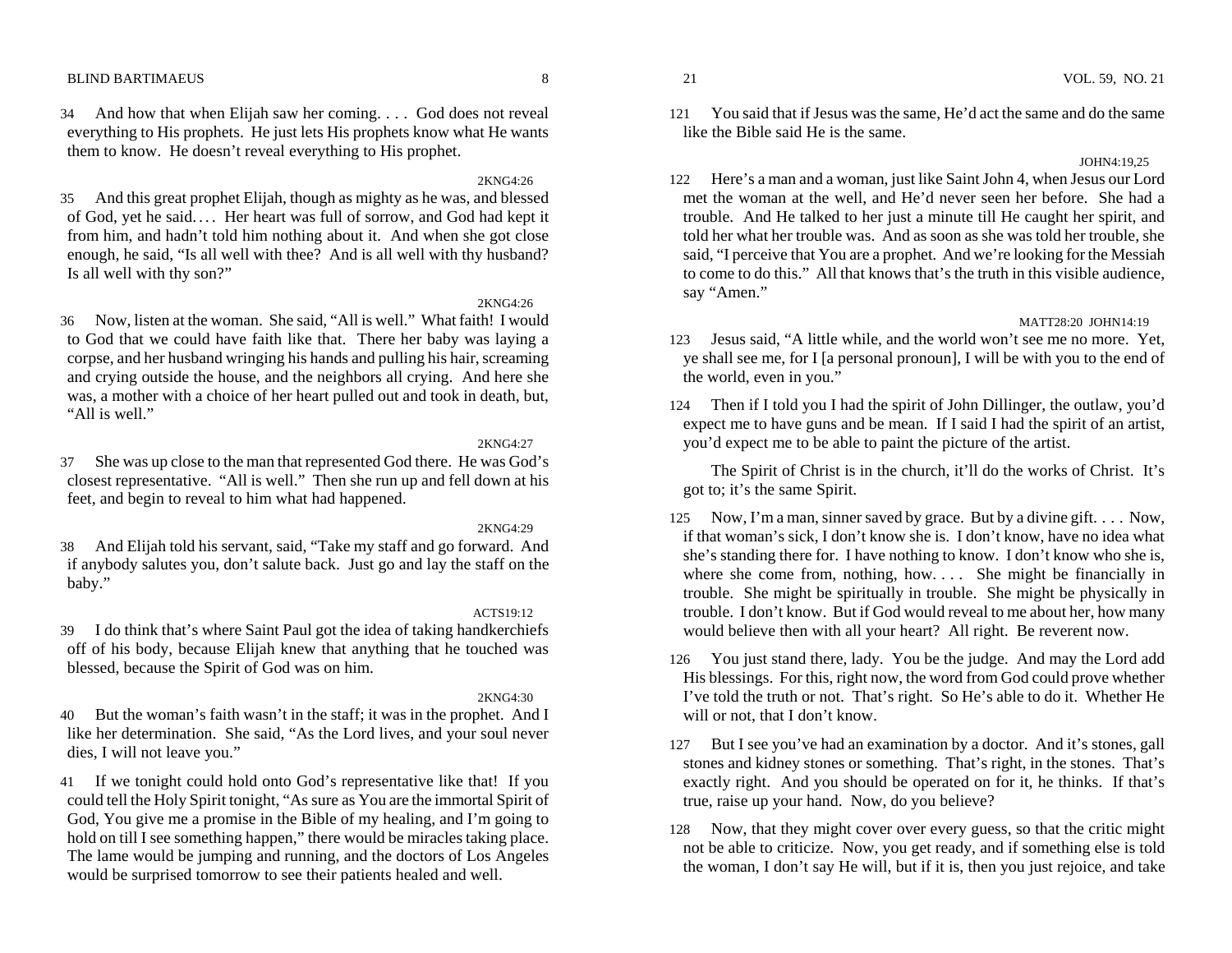Just don't put no more in the prayer line right now. I want to see how much you believe it. Come here, Billy. Just stop the prayer line and come up here a minute. Come on.

HEB4:15

115 How many in this audience does not have a prayer card and you believe that Jesus Christ will heal you? You look this way and pray. Does the Bible say He's a High Priest that can be touched by the feeling of our infirmities? And if you touched Him, He'd act the same way He did then when He was here on earth, if He's the same High Priest. Now, you look this way and believe with all your heart. Have faith.

 How many you got in the line now? Twenty? That's enough right now. Bring them on.

- 116 Now, you stand there just a moment, lady. The woman, I guess I have never seen her. I guess we are strangers to each other. That's right. We'll just both raise up our hands that this is our first time meeting. The visible audience can see this. And the radio audience, we're here with a massive big crowd in the Angelus Temple tonight. And there's sick people all over the place. And you in radio-land who's listening in. . . .
- 117 Jesus Christ, the Son of God, when He appeared here in the last day with the Gentile people, as He promised to do, He will have to show the sign of the Messiah, His resurrection, just like He did when He was here in a physical body. He's here now in the corporal body of His church when we're united together in prayer, and the Holy Spirit is present.

# ACTS14:9

118 Just like Paul, when he looked down and said, "I perceive you have faith to be healed."

# ACTS27:22-25

- 119 When he was out on a ship that night, and the little ship tossed about, and ten thousand devils had swore they'd drown Paul, and every lick of lightening come down with a glaring demon on the waves; and yet the Angel of the Lord come to Paul, and Paul run out and said, "Be of a good courage. For the Lord God, who's servant I am, sent His Angel, and He stood by me; there's none of us going to be lost." He knowed what he was speaking of. That same Jesus lives tonight.
- 120 Here's a woman that's a total stranger. I know nothing of her, never seen her in my life, and she's never seen me. We both got our hands up that we never met or seen each other. And here lays the Word of God at this sacred desk.

#### GEN32:24,26

42 If we could just take ahold of God's agent. God's agent then was Elijah. God's Agent today is the Holy Spirit. Hold onto it! When you ever come in contact, and you feel the Holy Spirit on you, then hold on to it. "I will not leave You!" Stay with it like Jacob did when he wrestled with the angel. "I'm going to hold on till You bless me and give me the things that I'm desiring."

43 Wouldn't it be a wonderful revival break out in the Angelus Temple, and all up-and-down the coast here, if the people that's right here tonight, and those that are listening in on the air, would take that attitude towards the Holy Spirit tonight: "I'm going to stay with You until I find out the thing that I want to know!"

 And Elijah seen he had her on his hands; there was nothing else to do but go with her.

## LUKE18:4,5

44 And if you'll just stay with the Holy Spirit, stay on His hands. . . . . He loves you well enough to come to you, and bless you, and save you, then stay on His hands! Don't you remember Jesus teaching about the unjust judge? How he said, "I fear neither God nor man. But the woman torments me day and night crying after me." How much *more* will God give them the Holy Spirit who cry after Him day and night.

45 If we got faith to believe that God can do it, and will do it, let's take ahold of it and hold on! Just don't let it go. Stay right with it. If it don't come now, it'll come ten minutes later, hour later, two weeks later, a month later-no matter when it comes, I got ahold, and I'm going to stay with it.

46 Then Elijah girded up his loins and went with the woman. And as he got to the house, he did not have very much spiritual support, because they were walking through the house, screaming and going on. And Elijah went in and put them out and closed the door behind him.

# 2KNG4:34,36

47 Now, he did not pray. He just walked up and down the floor, waiting for the anointing to come on him, watching sideways at that little cold form laying there of that baby, but waiting for the Holy Spirit to touch him. Back and forth, up and down the floor. And when he felt the Spirit of the living God come on him, he stretched hisself across the little baby, put his lips against its lips, his nose against its nose, its hands against his hands, and it sneezed seven times, come to life. He presented it back to his mother.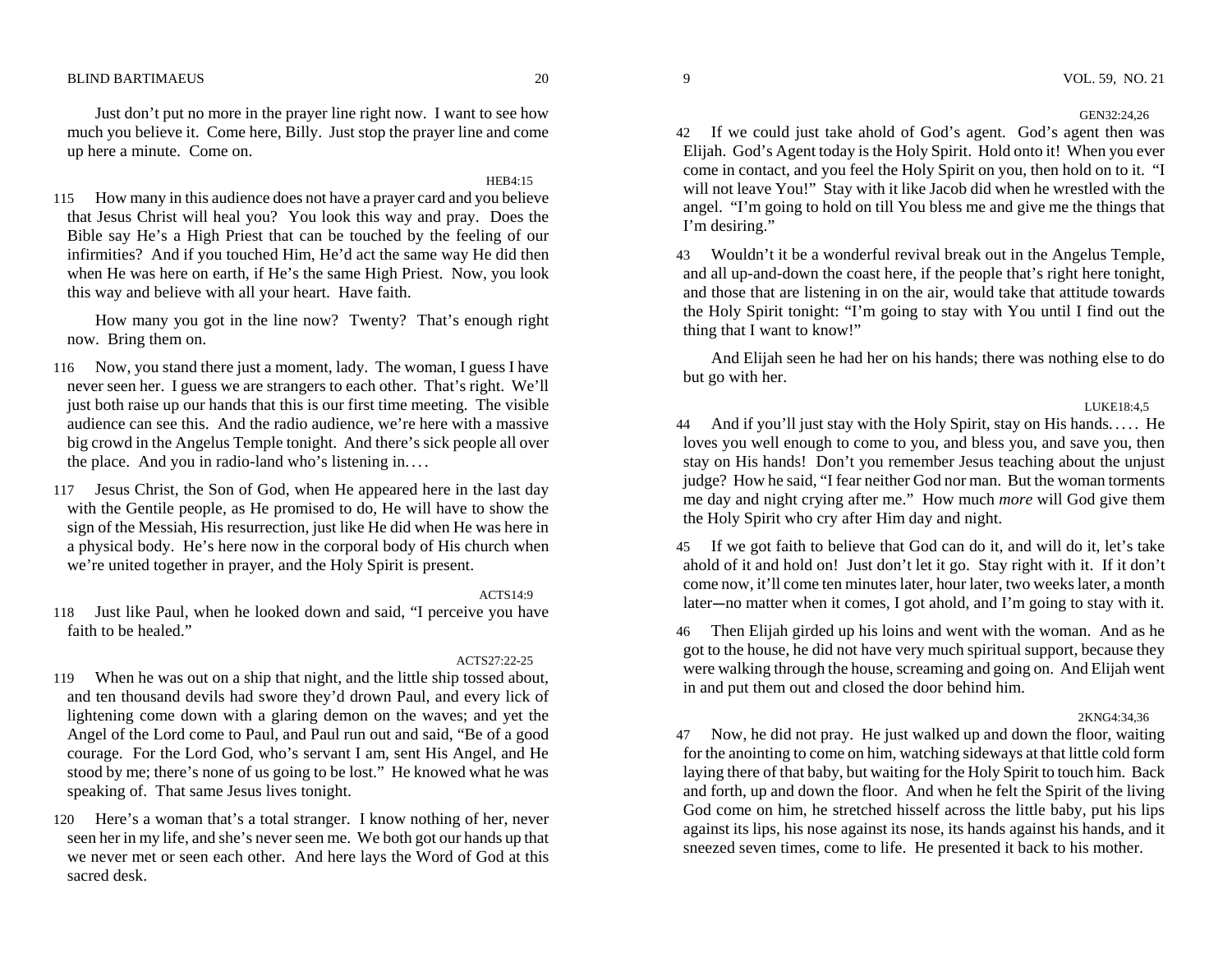- 48 From death to life, when the Holy Spirit come; that's what it does. It brings from death to life, physically and spiritually. Takes the cancer and condemns it and casts it out when the Holy Spirit comes. Takes death working in the body and condemns it to spare your life for His glory. It takes the sinner that was alienated away from God, away from Christ, a subject of hell, and cleanses him from all unrighteousness and makes him a son of the living God, when the Holy Spirit comes down.
- 49 Oh, it thrilled the little lad's heart to hear them stories. Oh, then I see, he hears a noise coming. He raises from his rock. What is it? It sounds like the hoofs of a little mule. "Oh, it must be someone rich. I will rush out quickly and ask this kind person for a coin." And he hears a runner going before the little mule to lead it, as its little feet beats over the cobblestones coming down toward Jerusalem.
- 50 He runs out with his rags and he says, "Please, kind sir, will you give me a coin? I'm sitting here hungry. I'm a blind man, and I slept late this morning. I dreamed all night that I was going to receive my sight. And I just overslept. And every one's went in. Will you be so kind as to give me a coin?"
- 51 I can hear the voice come from the one astraddle the little mule, said, "Out of my way, blind man! Beggar, I do not have time to stop for thee this morning. I'm the servant of the Lord. I'm a priest from Jerusalem. And I understand that some fanatic prophet, by the name of Jesus of Nazareth, is going to be in this city today. And we don't want no healing campaigns down here. I've come to gather the association together of all the priests of Jericho, and to stop this thing before it ever starts. So, to one side, beggar!"
- 52 On goes the little mule with the man. Goes back and finds his rock again. He has to move over--we will say, about two or three rocks over-because the sun is creeping higher. And as he sits there, he's thinking of the story. "Oh, if I could've only lived in the days of Elijah the prophet. What a great time that would've been. If I'd have lived in that day, you know, I believe that I could have went to Elijah, and he would've prayed for me, and God would've opened my blinded eyes. But, alas, the priests all tell us the days of miracles is passed. There's no more such a thing as prophets and miracles.
- <sup>53</sup>"But I wonder, why could that great God who could make heavens and earth, who could open the Red Sea, who could do those miracles through His servants, why can't we do it today? But they are the learned ones. They say those days are passed and gone, long ago."
- 
- 108 I want to speak to the audience just a moment. My ministry is just a little later sign to the church than laying on of hands. Laying on of hands was a Jewish custom. When Jairus' daughter was dead, Jairus said to Jesus, "Come, lay Your hands on her." But when the Roman Gentile, his servant was sick, he said, "I'm not worthy that You even come under my roof; just speak the Word." That's it.
- 109 Now, we've had signs of laying on of hands, all down for two thousand years. But now, we're at the closing of the age. It's something different now. My ministry is this: it's through a Spirit of discernment, that it might manifest Jesus Christ's present, that Lamb that we are speaking of that's been slain.

## PSA103:3

- 110 Now, how many knows that there's not a man on earth can heal you? You know that. No one can heal you. If it is, then the Scripture's wrong. And Psalms 103:3 said, "I'm the Lord who heals all your diseases." So then, you see, there's no man can heal you. God does the healing.
- 111 Did you want to put the sister in the line? What was she, 6 or 7 there, wasn't she, or something? What say? Number 6. All right. If you want to sit right there, well, that's perfectly all. . . . What say? Whatever, if you want to put her in line or leave her there. When six's times comes, I will go pray for her. All right, sir, just sit there. All right, sir. All right, sir.

 All right. And the rest of you all that's in your chairs and things, and can't get up like that, just set right there, and that's perfectly all right.

- 112 Now, the ministry is to make known the Lord Jesus, His presence. Then if God promised this and He keeps that promise, how much more supernatural and greater is that than anybody to be healed. How many knows that? Why sure.
- 113 It could be a little case of just. . . . If you was crippled, or lame, and maybe you sat and tried, you could get up and maybe take a few steps; but to see something so supernatural, it goes down into the life of the person, and brings things out and reveals the secrets of the heart. That proves His presence. That's right.
- 114 Then you should believe, everyone. And the whole group could be healed at one time. Do you believe that? All believes that? Raise up your hand, all you who will believe that.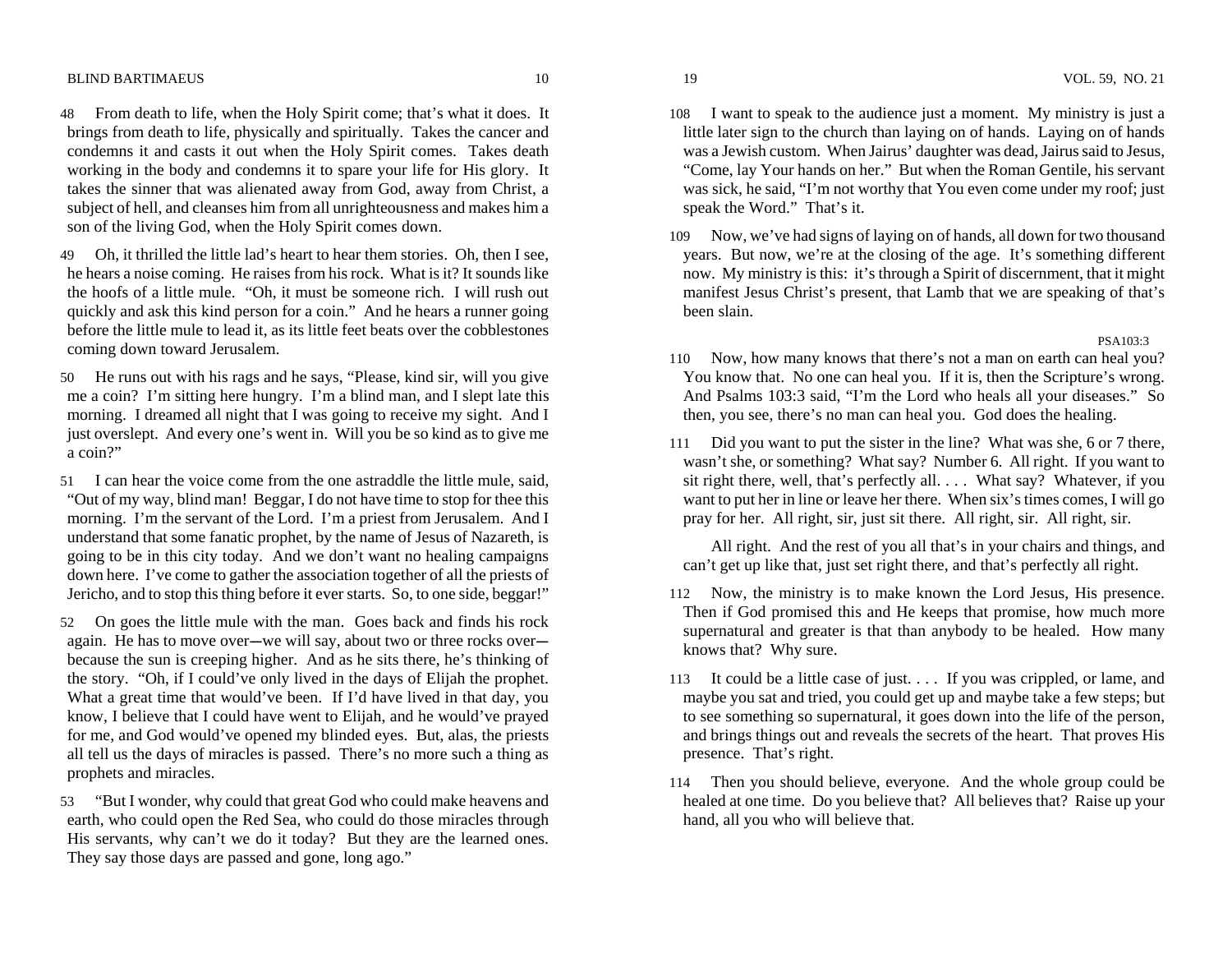- 103 Jehovah God did that, and sat with His back turned to the tent talking to Abraham. And He said, "I'm not going to keep any secrets from you, Abraham. You've waited for this promise. And about next month, I'm going to appear to you at the time of life for Sarah." And Sarah, in the tent, laughed to herself. And the Angel said, "Why did Sarah laugh?" And the Bible said He had His back to the tent. What did He do? He discerned her spirit. What was it? Just that sign was given just a few hours before Sodom was burned. That's the last sign.
- 104 What did He do just before He come to His own, His own received Him not? He came and told Peter who he was. He told Nathanael where he come from. He told the woman at the well. Both Jew and Samaritan, but never one time before the Gentiles, not one time. Why? He spoke that it would come.
- 105 But now is the end of the Gentile age. We're at the end. We've had signs and wonders of miracles of healing, evangelists, and powers, and so forth; but what is the last sign? God is infinite. And if He does one thing one time, He's got to do it again on the same circumstances rises; He's got to perform the same thing. This is the end of the Gentile age. Now, all this is Scripture. Now, is it truth? Will it work? May God grant it.
- 106 Prayer cards is give out today? Going to take K? K. All right. We can't stand too many at once. K number 1, who has it? Prayer card K number 1, would you raise your hand? (If they would turn the big light out in the balcony.) K number 1, would you raise you hand? K number 2, would you raise your hand? Right here. Come here, lady, right down here. Number 3, raise your hand. All right, over here, this lady here. Number 4, raise your hand. Number 5, raise your hand. All right, right here. Come right down this way. Number 6, you K number 6? All right. If you can't move out of the chair, just leave her sit; that's all right; she's in the prayer line. That's all right. Just let me know when 6 is called. K number 7, raise your hand. K number 8, raise your hand. 9, raise your hand. 10, raise your hand. 11, 12, 13, 14, K14? 15, 16, 17, 18; just keep marching on. 18, 19, 20.
- 107 Did you notice in the room last night, it seemed like if the discernment was going on, the people seemed to rally. But if they didn't rally, why, then it was.... When the Spirit of discernment would come, that would make them rally. Sure, it should.

MATT8:8 MATT9:18 MARK5:23 LUKE7:6,7

54 Then he remembers that same prophet, Elijah, and Elisha, came down that same cobblestone street . . . or, road, arm in arm, going down to Jordan, five hundred yards from where he was sitting, to open up that Jordan.

55 Oh, I can imagine him saying, "If I could hear their footsteps coming down that road now, I'd run out there real quick and fall down by their side and say, 'O great prophets of the Lord God, I believe that you're God's servants. Just offer a little prayer for me and God will give me back my sight.'" But of course, they'd been gone for years. The days of miracles were over.

56 Then he begin to think of something else. That after Joshua had crossed the Jordan, by being opened by the hand of God, one day just before he was going to take Jericho. . . . Joshua was a mighty warrior. And he was walking around, viewing over the great high towering walls, and wondering just how that he was going to get over those walls to lead his army to take the land that God promised. God promises the land, but he had to fight for every inch of it.

#### DEUT11:24,25

57 Sister, in that wheelchairs, and on this stretcher, God promised you healing; you'll have to fight every inch of it! The devil will make you fight with the sword of God every inch you.... But remember, footsteps is possession. "Wheresoever your foot treads, that I give it to you." Every step you can make. You know, that gets me feeling religious. Footsteps is possession. All the land that your feet will tread upon in this promised land, it's yours!

58 And it's the same to every believer tonight. Anything that you can take, any divine promise of God, and claim it, and hold it, it's yours. Footprints.

#### JOSH5:13

59 And then when Joshua had not got very far yet. . . . He'd camped, and he was out looking over the situation. All of a sudden, he looked, and there stood a great Warrior with His sword pulled. So Joshua pulled his sword and went to meet Him. So he stopped and said, "Are You on our side, or are You for our enemy?"

## JOSH5:14

60 And the voice came back from the One who had His sword up in the air; He said, "I am the Captain of the host of the Lord."

 The mighty warrior Joshua pulled off his helmet and laid it on the ground.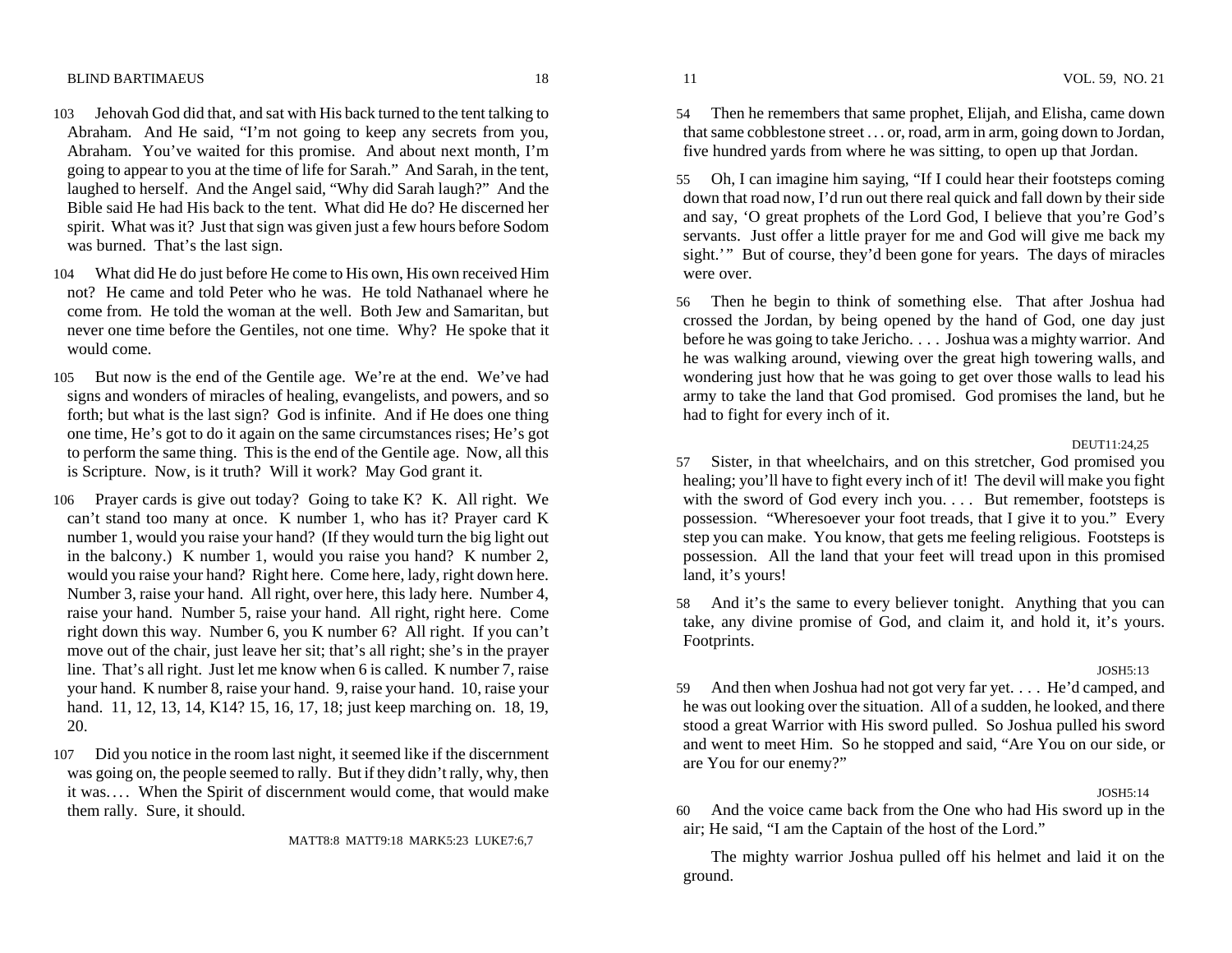#### BLIND BARTIMAEUS 12 17 VOL. 59, NO. 21

- 61 Blind Bartimaeus said, "If I could've only been sitting at this gate when that Chief Captain of the host of the Lord would've been standing there, I would've got my healing. If I'd just knowed that His presence was there."
- 62 Little did he know, that less that two hundred yards from him right then come that same Captain, the Lord Jesus, the Captain of the host of the Lord. Then, all of a sudden, there was a noise. Isn't it most unusual, that where Jesus is, there's usually a lot of noise?

# MATT21:9 MARK11:9 JOHN12:13

- 63 And we hear them coming out the gates, screaming, some hollering, "Hosanna to Him that cometh in the name of the Lord!" Others saying, "Thou mighty prophet of Galilee!"
- 64 And the others saying, "Away with him! He's a witch! He's Beelzebub! He does nothing but deceive the people. He's a spiritualist. He's a mind reader. Away with such a hypocrite!" And they were throwing at Him overripe vegetables, I suppose. I can hear him, as some saying one thing and the other one, and the great rush coming on. . . .
- 65 And, do you know, where Jesus is, there's usually a mixed multitude like that. It's always that way. There's a mixed multitude: some for Him, and some against Him.
- 66 But He comes walking on. I can see Him as He walks quietly, a little frail-looking body, as He moved on up the side of the road, and some screaming one thing and another. And all of a sudden, there comes a sharp voice that blind Bartimaeus can hear. It's that same priest that talked to him a few hours before. Said, "Say, You divine healer who done that fake job on that man called Lazarus, if You are the divine healer and can raise the dead, we've got a whole graveyard full of them up here. Come raise up some of them."
- 67 You know, they've been dead a long time, but that spirit still lives today. "If you can heal, do *this*. If you can do so much, do *this*." God cannot work against your faith; you've got to believe it. If you believed it, you wouldn't ask such questions as that.

# MATT4:3,6 MATT27:40 MARK15:30 LUKE4:3,9

68 Same one that said on the cross, "If Thou be the Son of God, just come down and we will believe You." Same fellow that met Him in the wilderness, said, "If Thou be the Son of God.... If Thou be.... And You're the great miracle worker, let's see You perform a miracle here before me and I will believe it."

wanted to be called a missionary, I don't know why. Because a *missionary* and an *apostle* both means, "one sent." A missionaries, or prophets. . . . Apostles, prophets, teachers, evangelists, and pastors, that's the offices of the church. And these offices should be alive with the Holy Spirit; not set in by men, but set in by the Holy Spirit in each church. Apostles, prophets, teachers, evangelists, pastors---these are offices that God set in the church. Man has nothing to do with it. God puts them in the church.

98 Oh, we have, of course, some make-beliefs, and. . . . I don't mean to say that critical, friend. Don't take me wrong. But I mean in this day, when we have a social gospel that's being preached so much, that's just a regular routine to go to church and . . . that's wrong. God lives in His people.

## ROM8:24

- 99 He's alive, working among His people, resurrected, and calling out His people, and wooing them to Him. And these true offices of God witness the same thing, because they're filled with that Spirit of Him that lived on earth in human flesh in the body of Jesus, which sits at the right hand of God now to make intercessions, and His Spirit is down here moving among His people. Blessed be His holy name. Moving in His people, a lively church, filled with the Spirit, all of His gifts and wonders working perfectly in the body. That ought to make any man want to come.
- 100 Right now, when we see that most anything can happen in one. . . . Before this service closes tonight, we may all be in eternity. A hydrogen bomb could strike Los Angeles. And no doubt "Los Angeles" is wrote on one in a hangar way in the East now somewhere. You know that. They've set timed on every city in the United States, and we got every bomb timed on them. Just let one pull, that's all.
- 101 They got a bomb that'll blow a hole in the ground a hundred and seventy-five feet deep for a hundred miles square. Where would you get to hide from it? Why the concussion would go plumb into the volcanic. The concussion would break every bone in your body if you could go a thousand feet in the ground. You can't hide. We're not going that way anyhow; we're going this a-way, up like this.
- 102 So, blessed friend, in the Bible time, the last church, before God destroyed Sodom with fire and brimstone, He came to His church, His elected church. He sent two ministers down to preach in Sodom. But He came to His elected church in His ... in a bo. . . . [Blank spot on tape.]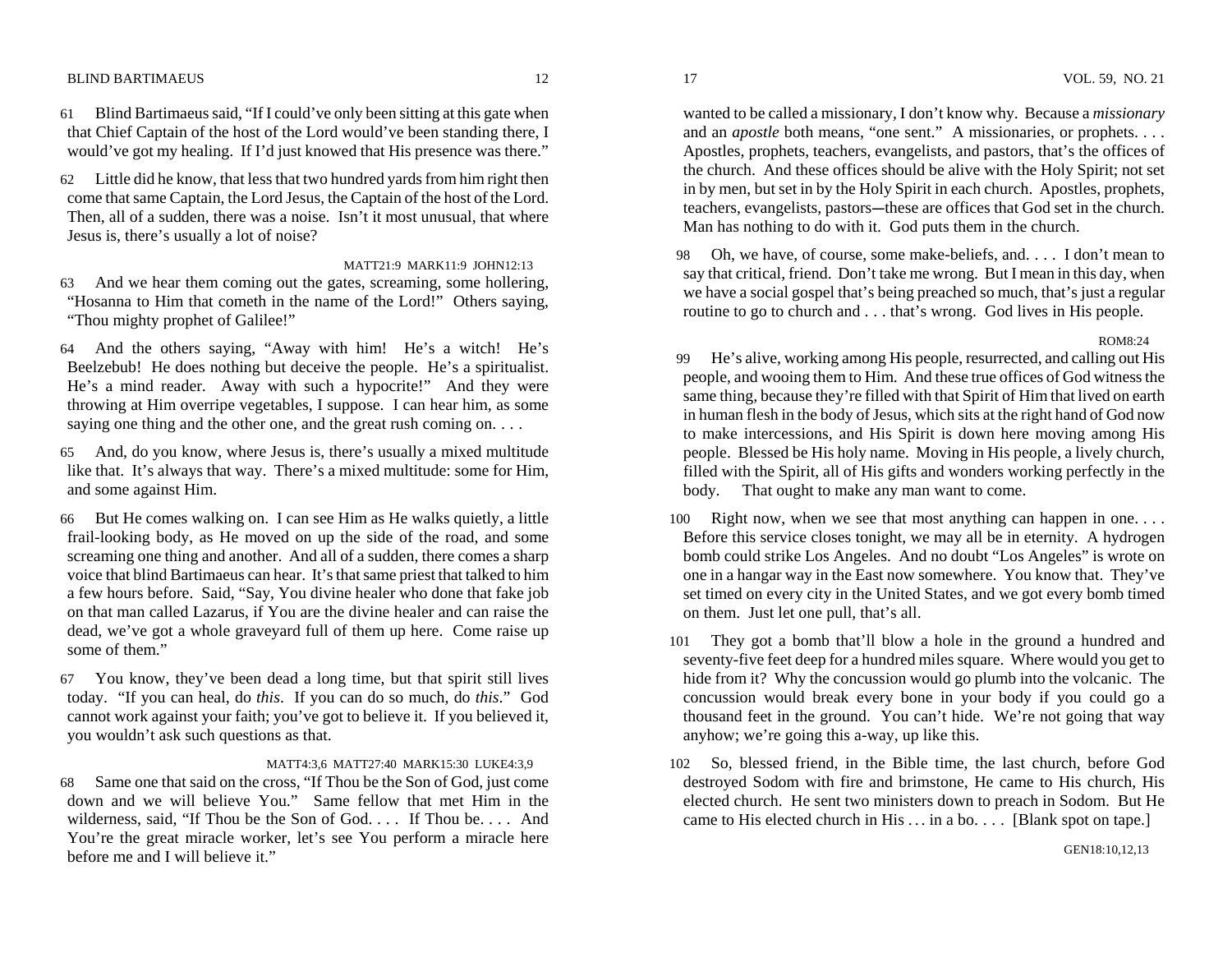have had the witness of His Holy Spirit upon us. We stand justified by His works.

ROM8:34

92 We ask, Lord, that You'll come into our midst now. Take our faith, all that we can gather together. Let the great Holy Spirit come in and carry on the works of the Lord Jesus, that precious body that sits at Your right hand tonight as a High Priest to make intercessions upon our confession. Save the lost and heal the sick. We ask it in Jesus' name.

93 And while we have our heads bowed, before there is one visible thing done, how many in this great audience tonight would raise up your hands to God and say, "God, I've been thinking about You all day long. Draw near to me now; I need You." Would you just raise up your hand to Him? "I need You, Lord. Draw near unto me." God bless you.

94 Would there be one in here who is not just right with God, saying, "Lord, I believe now; before I even see You do one thing, I want You to be merciful to me. I've done wrong, and I'm going to confess my sins right now to You. Have mercy on me." Raise your hand, will you? God bless you, you, you (oh, my) across the building, in the balcony. Dozens of hands.

95 Lord, before they have even seen one move of Yours, and this little chopped up message, somehow, the Holy Spirit has drawn near, the Captain of the host of the Lord. Now, prove Yourself, dear Lord, by performing signs and wonders just the way You did them before Your crucifixion, and these people will quickly receive You as their Saviour. We commit the service unto Thee now, Lord. I've spoken of You, now You speak, Lord, and confirm what I've said to be truth, if You so find it fit to do that tonight, Lord. In the name of the Lord Jesus, I ask it. Amen.

96 Our sister on the piano. . . . Now, you who raised your hands just a few moments ago, I would've called you right now. But being that.... I did that for a purpose. Somehow tonight, I feel strange, that the Holy Spirit is near tonight. I see it like a expectation over the audience to receive something. Oh, what a night it could be. The Holy Spirit, I'm sure He's here. I'm positive of that. And if you'll just take a hold of Him now, and say, "O Lamb, You were the One who were slain for me also. I hold to You now for my healing, my salvation," whatever you have need of.

# EPH4:11

97 Now, in the church He has sent gifts. Some are apostles. *Apostle* and a *missionary* is the same word, meaning, "one sent." Why the missionary

69 God doesn't clown for people. He's got a purpose of doing things. God doesn't do things just at random or to please unbelievers. He works His will to fulfill His promises.

70 And as I see him sitting there, and he started to raise up, and the crowds was pushing him over, and he falls to his knees; he said, "What is all this disturbance? Who is it passes by?"

And some of them pushing him back, "Oh, sit down."

71 And finally, I can see a kind hearted lady bend down over the old blind beggar, kind of lifts him back to his feet. And he says, "Kind lady, would you be so good and kind as to tell me what's all this rush and disturbance about?"

 "Oh," she said, "sir, perhaps you don't understand. That is that Galilean prophet that's going by."

 "What Galilean prophet, my lovely lady? What Galilean prophet? I have never heard of such a one."

 "It's Jesus of Nazareth, the Son of David. Are you acquainted with the Scriptures, blind sir?"

 "Yes, I am acquainted with the Scriptures. I was just sitting here in the warm sun thinking about the great Jehovah God."

 "Well, this man who's passing by is Jesus of Nazareth, His Son, who heals the sick and does good kind things to people."

# MARK10:47,48

<sup>72</sup>"Oh, you don't mean that that's the Son of David? Now He's too far down the road. I will never be able to get through that mob." He's almost a hundred yards to the road, and then maybe two hundred yards down the road. "How will I ever do it? But if He is the Son of David, the Spirit of God is in Him. And if He's the Son of David, He'll hear my cry." And he screams, "O Jesus, thou Son of David, have mercy on me."

73 Why, Jesus could not have heard him, physically, because everyone was screaming one thing and another thing. But what was it? His faith touched Him. And He stopped.

74 Remember, He was on His road to Jerusalem to be offered for a sacrifice for the sins of the world. And the burden of all the world rested upon His shoulders. And all of that, and the screams from one side to the other, yet the faith of a blind insignificant beggar stopped Him in His tracks.